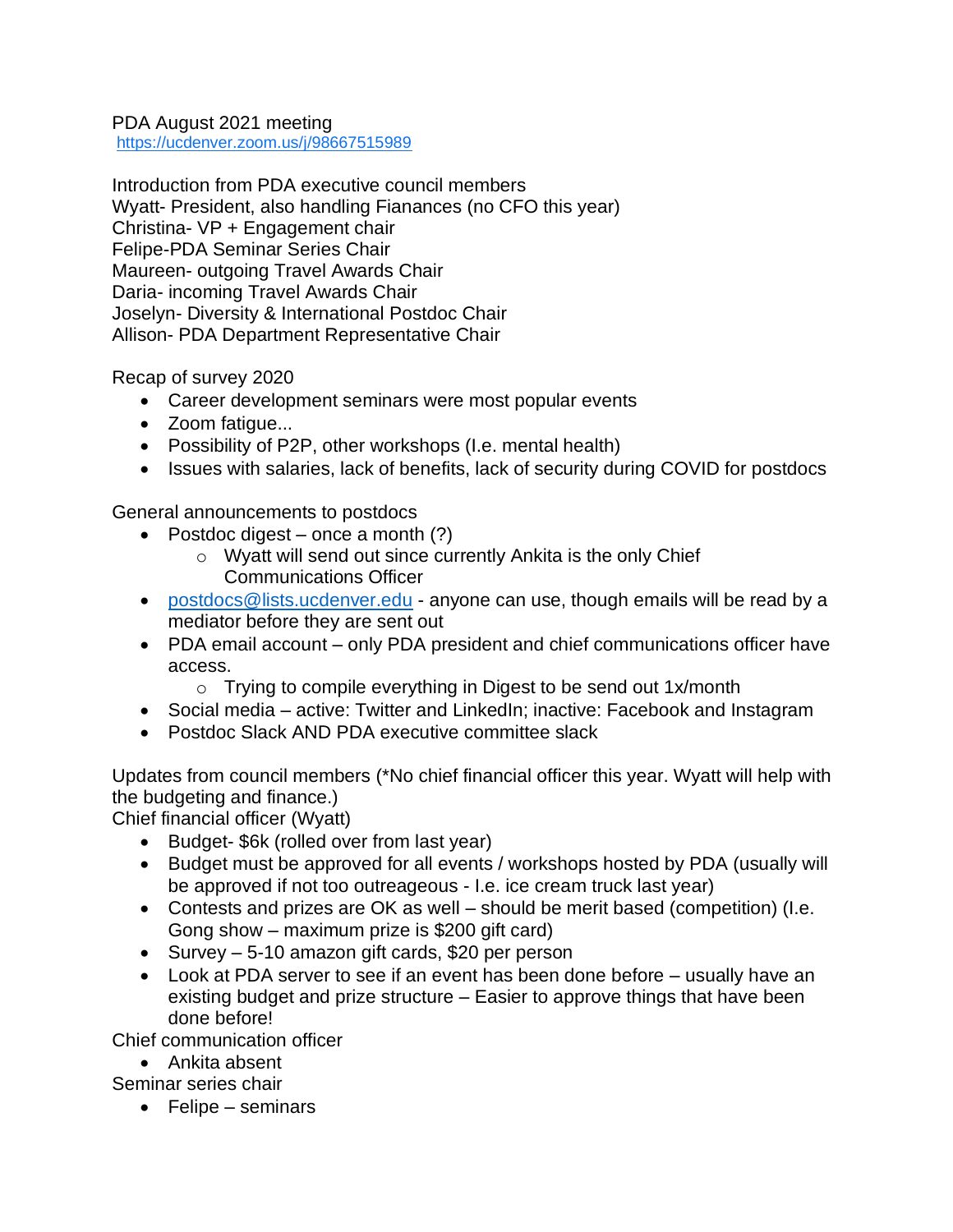- Academia Industry Alliance teaming up to hold career development / guest speakers from different fields & positions
- 2 people per session would it be worth shortening seminar to half an hour? (20 minute per person for postdoc presentations)
- Virtual how to get good attendance? Could it be hybrid? Could we serve food?
- Livestreaming is expensive! \$1000... can still do hybrid, think of other options Barbara Davis Center 2<sup>nd</sup> floor room equipped for hybrid meetings

Engagement chair

- Christina Lisk VP + Engagement Chair
- Need a centralized "vibe" being a postdoc is hard, hard to find community want to build Postdoc community at CU Denver
- Coffee hours to help build community (Outside of RC1S)
- Priority: meeting as many postdocs as we can as quickly as we can to guide our goals as the PDA
- Potential to collaborate with Christina (international office)
- Happy hours at cedar creek?

Departmental rep chair

- Climate Assessment Survey 98 respondents
	- $\circ$  5 \$20 amazon gift cards sent to recipients (Betty)
- Analysis of survey results printout for coffee hour attendees
- Strategies to recruit more reps in-person events (sign ups / ads at events)

Travel award chair - Daria / Maureen – Travel Awards

- Planning to send e-mail to graduate school about budget for travel awards (hoping for \$10,500 – same as last year)
- Plan to email Faculty volunteers to score applications who is staying and who is leaving
- Will send out deadline announcement to postdocs tentative end of September deadline
- Last year virtual conferences, less applications (people not traveling, virtual not as attractive / expensive)
- Can we sponsor in-person meetings? Delta variant and travel restrictions?
- Last year only \$5k used, can we spend money differently? Decision only virtual conferences or workshops … Any ideas? Note: \$ only for ATTENDING conferences, not organizing.

Denver postdoc rep

• Nicole absent

Diversity and International Officer

- Jocelyn movie night (virtual) taking recess (zoom fatigue)
- Fall outdoor event? I.e. movie night on the lawn Christina has some budget & company that sets this up
- Ideas for seminar series immigration / visa seminar; Seminar for postdoc parents to share resources

\*Anyone needs a co-chair? (~300 postdocs on campus, ~900 in email list)

- Department Rep
- Travel Awards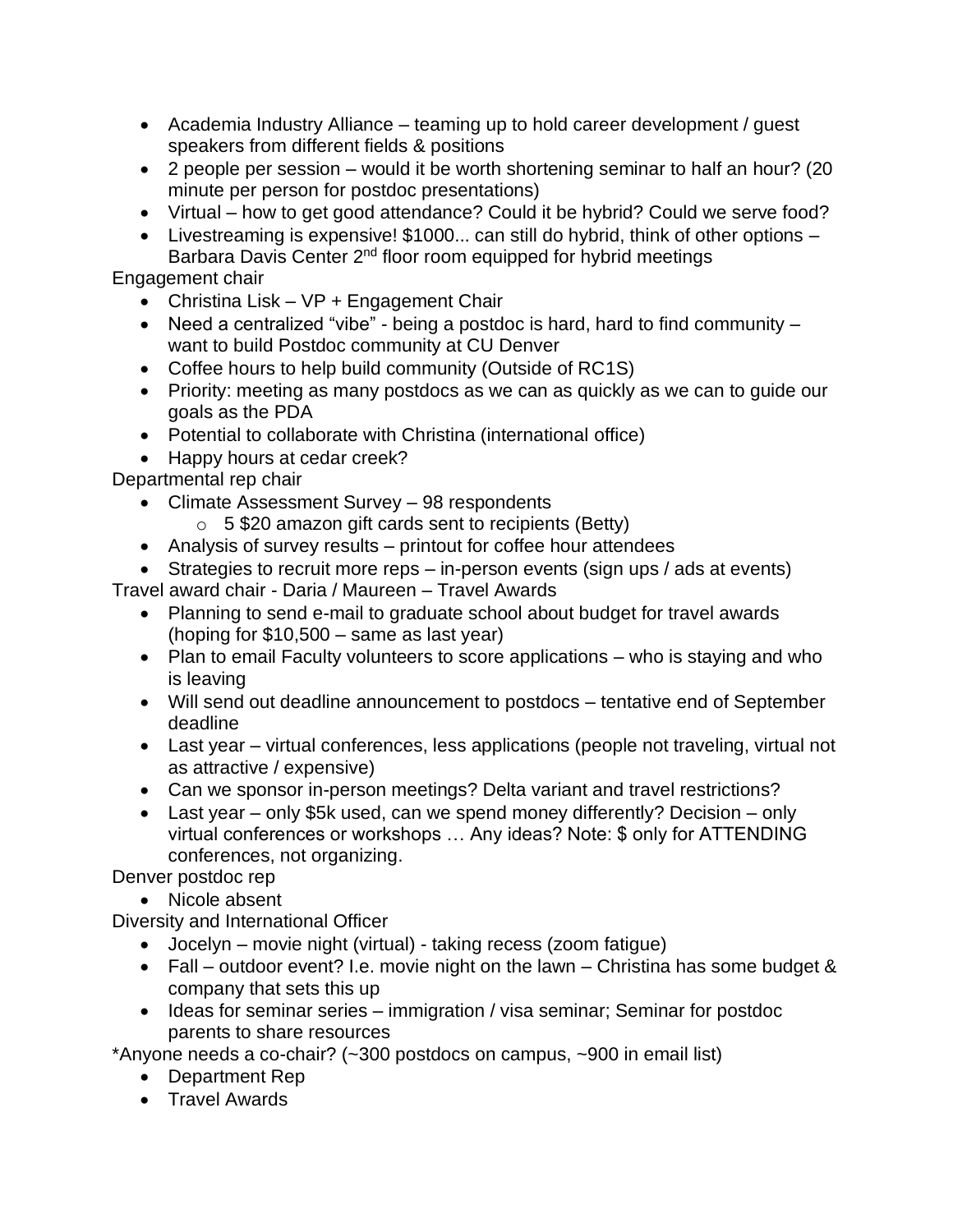- Communication chair (2 Ankita planning to leave soon)
- Diversity & international co-chair
- Outreach chair or co-chairs

\*Needs an outreach chair

NPAW

- $3<sup>rd</sup>$  week of September (20<sup>th</sup> 24<sup>th</sup>) teaming up with National to do a local week
- Poor attendance last year virtual events
- NPAW virtual events with various speakers have a watch party (coffee or lunch) to listen to key note speaker while networking
- Last year was a rush to organize can we come up with ideas and list of organizers right now?
- Can we do professional headshots this year? (not a PDA Sponsored event, organized by Bruce – plan is to do it this year, probably outdoors) - Bruce will take care of all the details for this
- Can we have in-person events? Happy hour @ Cedar Creek? Coffee in a conference room? - university rules are that in-person events for instructional purposes require masks, **need less than 45 people** to have a lower level of approval. Not sure about off-campus events (need to verify approval)
- Should have contingency plans in place in case in-person events are restricted
- Theme? Fostering Collaborations Renewing Networking Wellness Theme
	- o Can help with event organization and reaching out to potential sponsors
	- $\circ$  Meet A Scientist we are not who society thinks we are
	- $\circ$  Celebrating Scientists what does it mean, how do we build relationships to public, how to recognize contributions of scientists to pandemic
- One of the major events PDA spends budget on don't want to go crazy, but we do have a chunk of cash we can use for this
	- $\circ$  Get the pity discount if we can, but also think about how we will re-invest PDA money into postdoc community during NPAW
- Resource fair invite people from different offices to talk about resources for postdocs (possibly outside between research buildings)
	- $\circ$  Contact list Bruce will send to Tina (start at employee services website specific benefits portal for postdocs)
- Graphical abstract competition talk about science to others (3'x3' poster)
	- o Increasing visibility and awareness of scientists on our own campus
	- o In education quad space to reach out to med students or another location on campus besides research space (taking NPAW on the road around campus) / Ed1-2 bridge
- Ice cream social (with buying ice cream cups from grocery store to save \$)
- Allison will help with flyer making save the date flyer to send out,  $2^{nd}$  flyer  $\sim$ 2-3 weeks before NPAW with details / sign up / competition sign up

Front Range Industry Postdoc Summit (Oct 27 or 28) – promotion to AMC postdocs and PDA participation. Anyone interested?